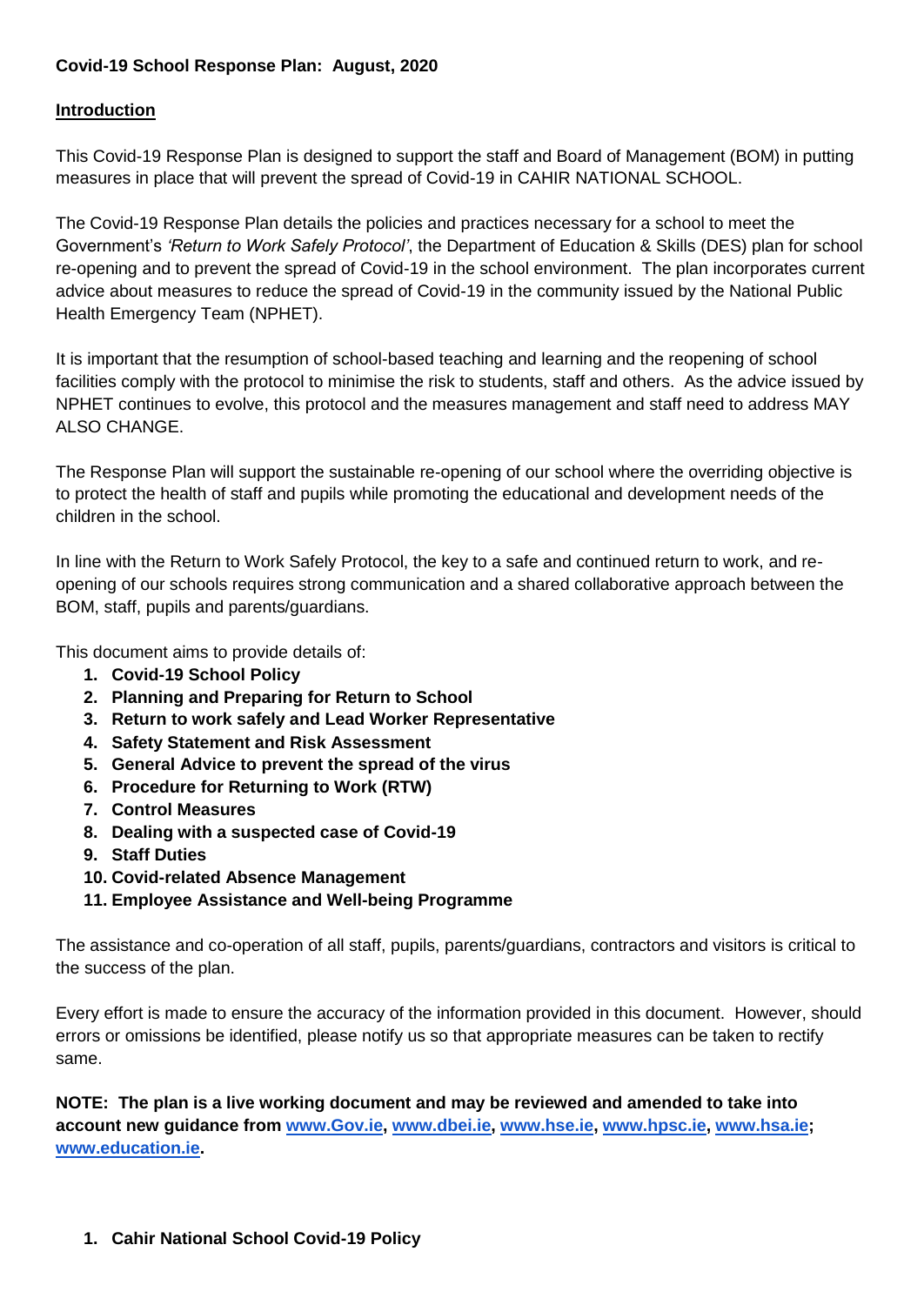This Covid-19 policy outlines our commitment as a school to implement the plan and help prevent the spread of the virus. The policy will be signed and dated by the Principal Teacher and the Chairperson of the Board of Management and brought to the attention of staff, parents/guardians and others.

----------------------------------------------------------------------------------------------------------------------------------------------

## **Covid-19 Policy Statement**

Cahir National School is committed to providing a safe and healthy workplace for all our staff and a safe learning environment for all our pupils. To ensure that, we have developed the following Covid-19 Response Plan. The BOM and all school staff are responsible for the implementation of this plan and a combined effort will help contain the spread of the virus. We will:

- 1. continue to monitor our Covid-19 response and amend this plan in consultation with our staff
- 2. provide up-to-date information to our staff and pupils on the Public Health advice issued by the HSE and [www.gov.ie](http://www.gov.ie/)
- 3. display information on the signs and symptoms of Covid-19 and correct hand-washing techniques
- 4. agree with staff, a WORKER REPRESENTATIVE who is easily identifiable to carry out the role outlined in this plan
- 5. inform all staff and pupils of essential hygiene and respiratory etiquette and physical distancing requirements
- 6. adapt the school to facilitate physical distancing as appropriate in line with the guidance and direction of the DES
- 7. keep a contact log to help with contact tracing
- 8. ensure staff and pupils engage with the induction/familiarisation briefing provided by the DES
- 9. implement the agreed procedures to be followed in the event of someone showing symptoms of Covid-19 while at school
- 10. provide instructions for staff and pupils to follow if they develop signs and symptoms of Covid-19 during school time
- 11. implement cleaning in line with DES advice

All school staff will be consulted on an ongoing basis and feedback is encouraged on any concerns, issues or suggestions.

This can be done through the **Lead Worker Representative: Ms Clara Brosnan**

Signed: Jean Mac Gearailt

----------------------------------------------------------------------------------------------------------------------------------------------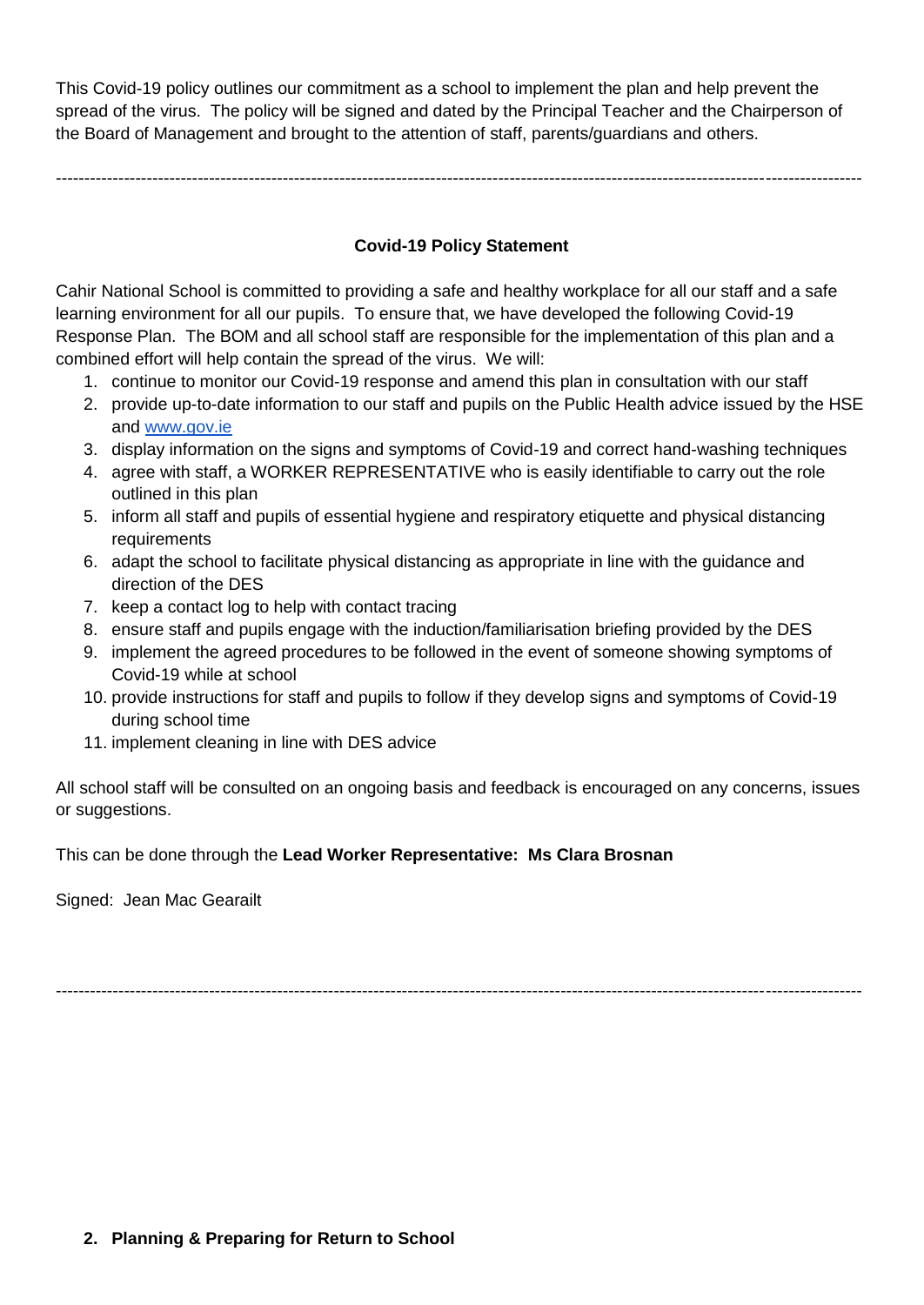The BOM aims to facilitate the resumption of school-based teaching and learning ant the return to the workplace of staff. The return to work must be done safely and in strict adherence to the advice and instructions of public health authorities and the Government.

Details for the re-opening of the school facility and the applicable controls are outlined in this document.

# **School Buildings**

Before re-opening school the following must be checked:

- 1. Does the water system need flushing at outlets following low usage to prevent Legionella disease?
- 2. Has school equipment and mechanical ventilation been checked for signs of deterioration or damage before being used again?
- 3. Have bin collections and other essential services resumed?

# **Signage**

Cahir National School will be required to display signage outlining the signs and symptoms of Covid-19 and to support good hand and respiratory hygiene. Signage appropriate for primary school pupils (and versions in Gaeilge) is available at<https://www.hpsc.ie/a-z/respiratory/coronavirus/novelcoronavirus/posters/> Signage may be updated during the summer and further information will issue on signage closer to the planned re-opening.

# **Procedures for Returning to Work (RTW)**

In order to return to the workplace, staff must complete a **Return to Work (RTW) Form**, made available by the school. A RTW Form should only be completed **at least 3 days** prior to any proposed return to the workplace.

On receipt of the completed form, the Principal will provide:

- 1. Details of the **Induction Training** for completion by staff prior to the return to the workplace and
- 2. Details of any additional health and safety measures in place in the school to facilitate the staff member's return to the school facility.

# **3. Return to work safely & Lead Worker Representative**

Responsibility for the development and implementation of the Covid-19 Response Plan and the associated control measures lies primarily with the Board of Management and the School Leadership.

The Return to Work Safely protocol provides for an agreed procedure between management and staff to appoint a Lead Worker Representative to carry out a specific role. The process for appointment of the Lead Worker Representative will be circulated by the DES in advance of the re-opening of schools.

The role of the Worker Representative is to ensure that Covid-19 measures are adhered to in the workplace as follows:

- 1. Work collaboratively with the employer to ensure, so far as is reasonably practicable, the safety, health and welfare of employees in relation to Covid-19
- 2. Promote good hygiene practices such as washing hands regularly and maintaining good respiratory etiquette along with maintaining social distancing in accordance with public health advice
- 3. Assist with the implementation of measures to suppress Covid-19 in the workplace
- 4. Monitor adherence to measures put in place to prevent the spread of Covid-19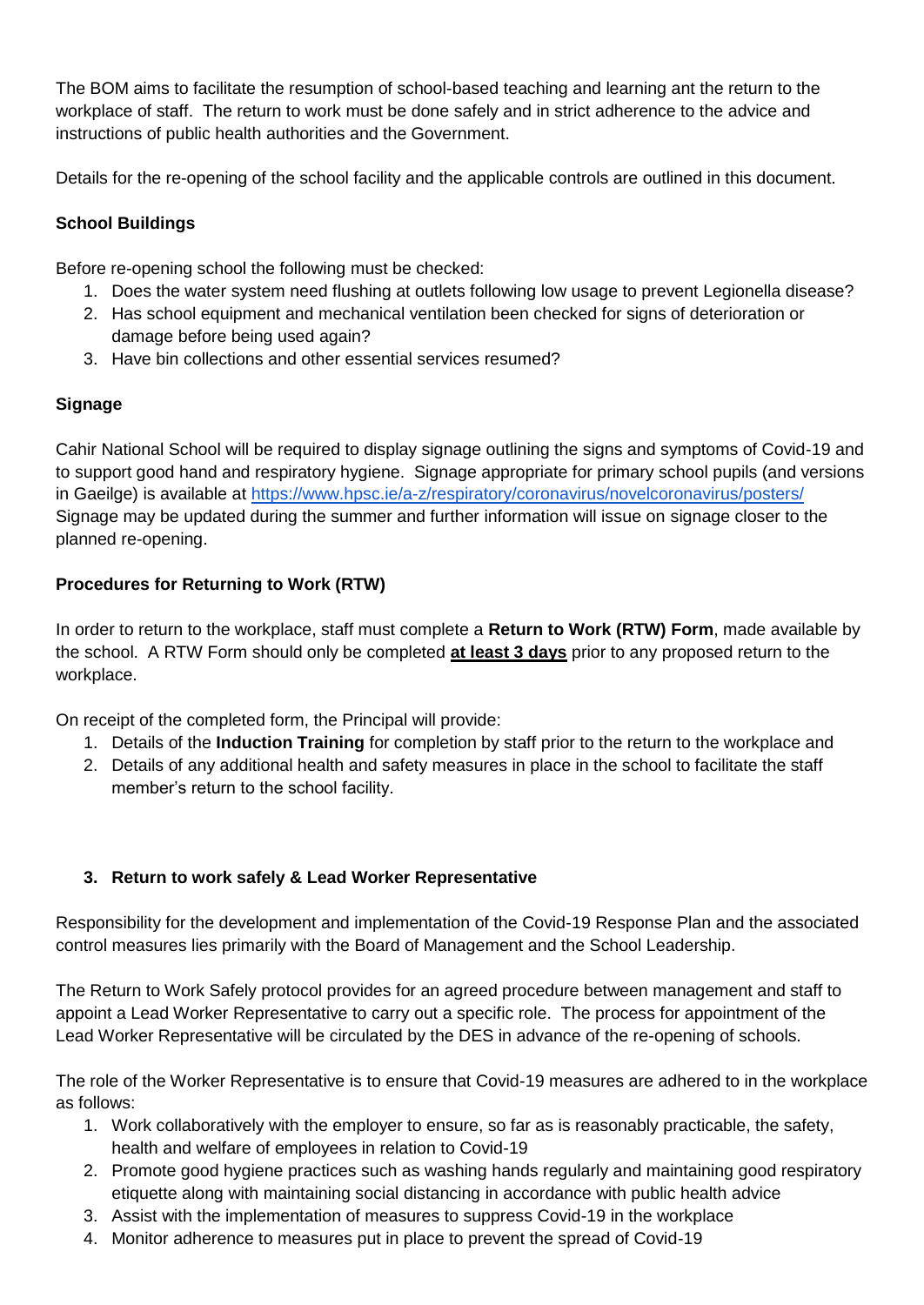- 5. Consult with colleagues on matters relating to Covid-19 in the workplace
- 6. Make representations on behalf of colleagues on matters relating to Covid-19 in the workplace.

If a staff member has any concerns or observations in relation to the Covid-19 Response Plan and control measures or the adherence to such control measures by staff, parents/guardians, contractors or visitors, he/she should contact the Lead Worker Representative who will engage with the Principal/BOM.

## **Name of Lead Worker Representative: MS Clara Brosnan**

#### **Contact Details: 064 6642244**

All staff, parents/guardians, contractors and visitors have a responsibility both as individuals and collectively to have due regard for their own health and safety and that of others and to assist with the implementation of the Covid-19 Response Plan and associated control measures.

## **4. Safety Statement & Risk Assessment**

Covid-19 represents a hazard in the context of health and safety in the school environment. A template risk assessment to identify the control measures required to mitigate the risk of Covid-19 in school settings is attached. (See APPENDIX)

It is important that schools review their emergency procedures involving fire safety, first aid, accidents and dangerous occurrences to consider any new risks that arise due to the school's Covid-19 Response Plan. Any changes to the school's existing emergency procedures should be documented.

Schools should also review their existing risk assessments to consider any new risks that arise due to the school's Covid-19 Response Plan and any changes to the current risk assessments should also be documented.

#### **5. General Advice to prevent the spread of the virus**

In order to prevent the spread of Covid-19, it is important to know and recognise the symptoms. They are:

- 1. High temperature
- 2. Cough
- 3. Shortness of breath or breathing difficulties
- 4. Loss of smell, of taste or distortion of taste

The best way to prevent the spread of Covid-19 in a school is to minimise the risk of introduction of the disease into the school setting in the first place.

This can be achieved through the following measures:

- 1. Promote awareness of Covid-19 and its symptoms amongst staff, pupils, parents and visitors
- 2. Advise staff and parents of pupils who have symptoms of Covid-19 or other acute infectious diseases **NOT** to attend school, to phone their GP and follow the HSE guidance on self-isolation.
- 3. Advise staff and parents of pupils who have been identified by the HSE as contact of a person with Covid-19 not to attend school and to follow the HSE advice on restriction of movement.
- 4. Ensure that staff and pupils know what to do if they develop symptoms at school
- 5. Everyone entering the school building should be required to perform hand hygiene with hand sanitiser.
- 6. Visitors to school during the day should be by prior arrangement and should be received at a specific contact point.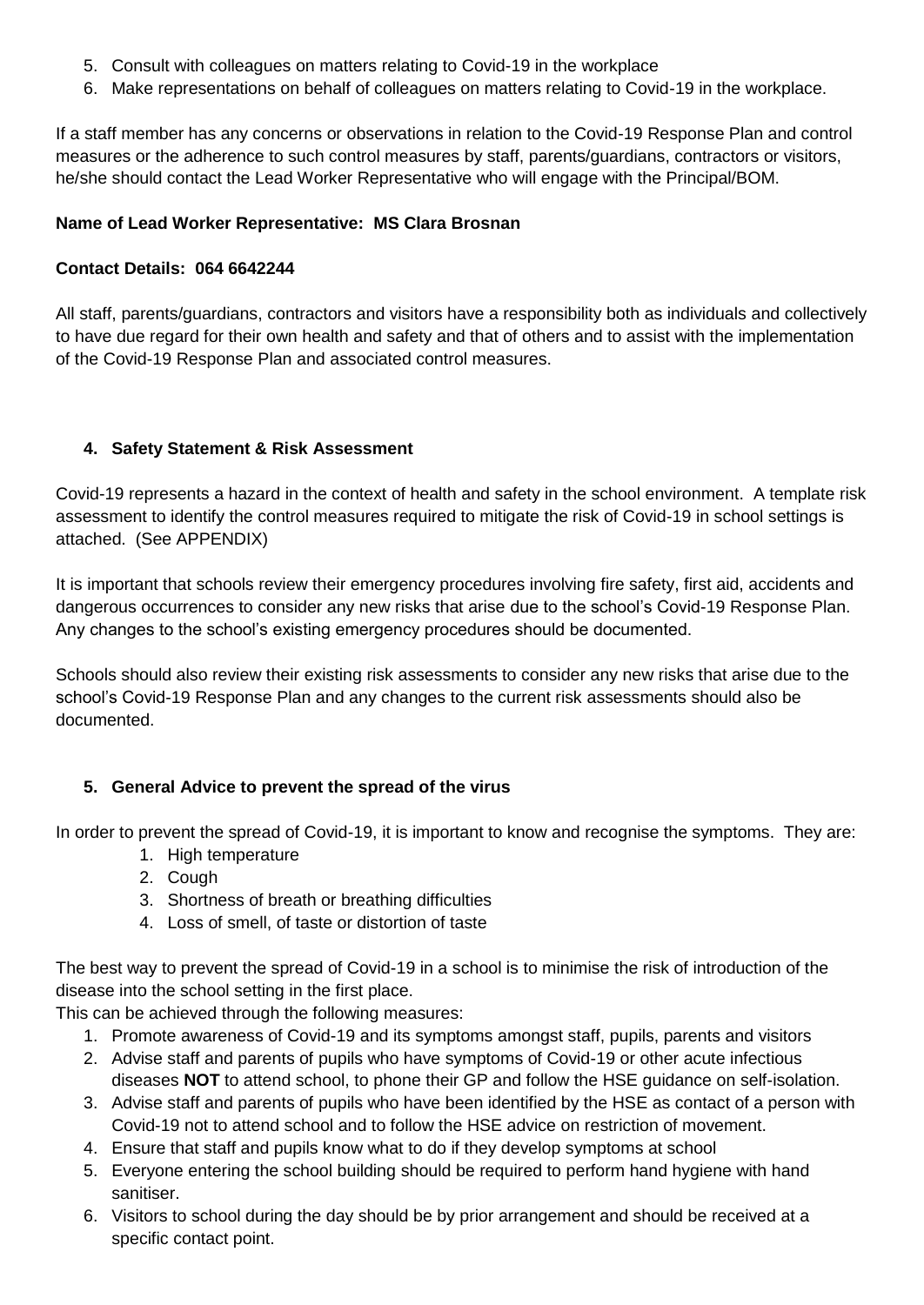Staff, pupils and visitors should at all times adhere to the up-to-date advice and instructions of the public health authorities in relation to protecting oneself and others against the risk posed by the Covid-19 virus.

Updated advice from the HSE is available on its website - <https://www2.hse.ie/coronavirus/>

The Department of Education & Skills will ensure all updated advice is circulated to schools. Cahir National School will arrange for this advice to be circulated to staff, pupils and visitors in a timely manner.

The Department has been working closely with the HSE and the Health Protection Surveillance Centre (HPSC) to develop health advice which has been tailored to the needs of schools in order to support schools in planning for the re-opening in autumn. **The link to the Interim Public Health recommendations for the re-opening of schools can be found at hse.ie**

The advice will continue to be updated in line with public health advice generally and will inform the development of more detailed guidance for schools by the Department of Education & Skills. [https://www.education.ie/en/covid-19/interim-recommendations-for-the-reopening-of-schools-and](https://www.education.ie/en/covid-19/interim-recommendations-for-the-reopening-of-schools-and-educagtional-facilities.pdf)[educagtional-facilities.pdf](https://www.education.ie/en/covid-19/interim-recommendations-for-the-reopening-of-schools-and-educagtional-facilities.pdf)

#### **Managing the risk of spread of Covid-19**

#### **WASH YOUR HANDS FREQUENTLY**

Regular hand-washing with soap and water is effective for the removal of Covid-19. Follow the HSE guidelines on handwashing: <https://www2.hse.ie/wellbeing/how-to-wash-your-hands.html>

#### **HAND HYGIENE AND HAND SANITISERS**

Hand hygiene can also be achieved by the use of hand sanitisers (when hands are clean). Hand sanitisers are more readily deployed in school settings to avoid disruption to teaching and learning and to avoid congestion of staff and pupils waiting to use hand washing facilities. They will be available at entry and exit points and in each classroom.

# **AVOID TOUCHING EYES, NOSE AND MOUTH**

Hands touch many surfaces and can pick up viruses. Once contaminated, hands can transfer the virus to your eyes, nose and mouth.

#### **PHYSICAL DISTANCING**

Physical distancing is recommended to reduce the spread of infection in the workplace. Guidance on the physical distancing requirements will be informed by the public health advice for schools.

#### **PRACTISE RESPIRATORY HYGIENE**

Make sure that all (i.e. you and the people around you) follow good respiratory hygiene. This means covering your mouth and nose with a tissue or your bent elbow when you cough or sneeze. Then dispose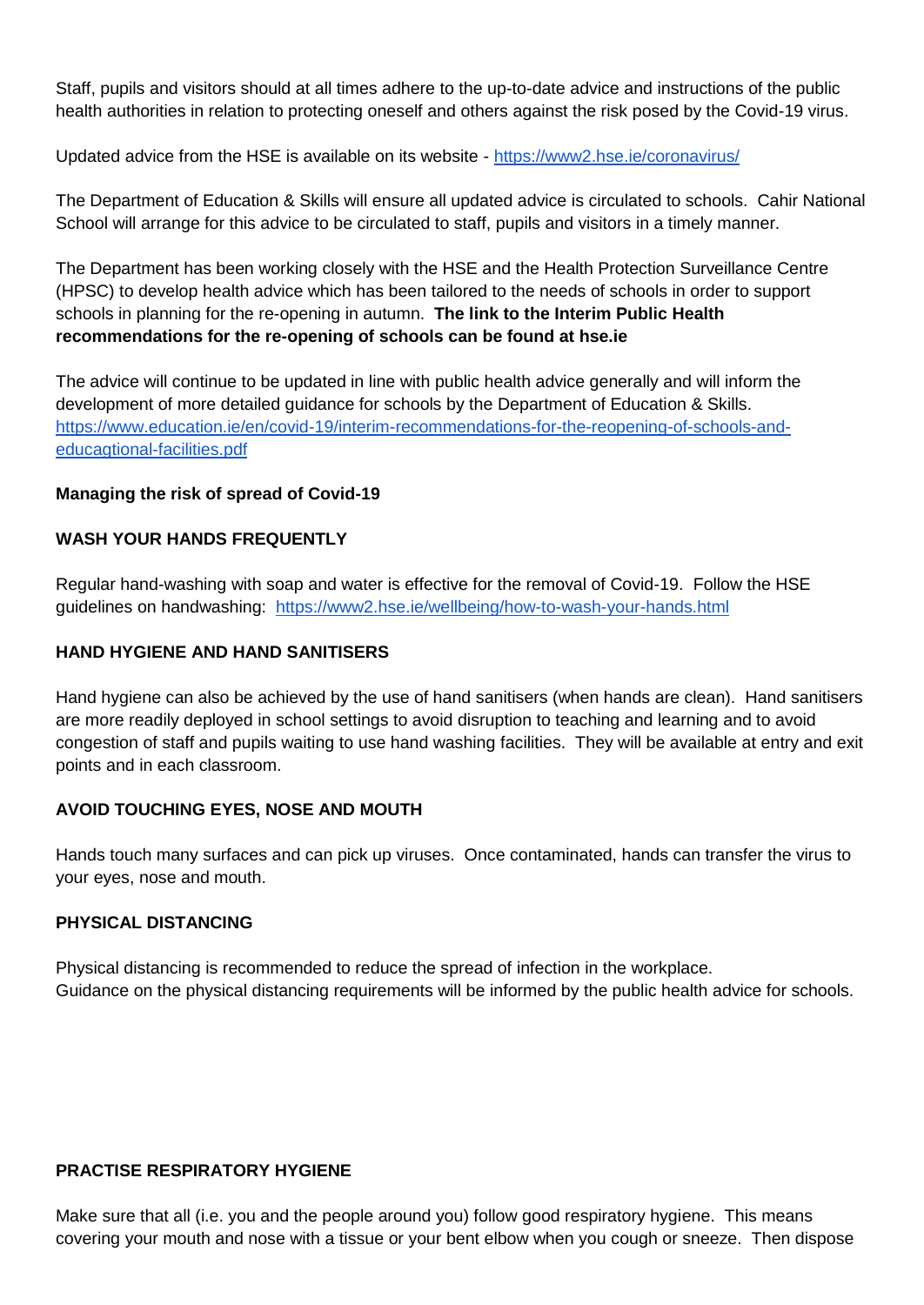of the used tissue immediately. By following good respiratory hygiene, you protect the people around you from viruses such as cold, flu and Covid-19.

Good hygiene practices and washing your hands properly and regularly can help stop the spread of the virus. It is, therefore, crucial that all staff adhere to this advice and adopt the following practices as strictly as possible:

**DO**

**Wash your hands properly and often Cover your mouth and nose with a tissue or your sleeve when coughing or sneezing Put used tissues into a bin and wash your hands Clean and disinfect frequently touched objects and surfaces.**

# **DO NOT**

**Touch you eyes, nose or mouth if your hands are not clean Share objects that touch your mouth - for example, bottles, cups, cutlery etc.**

# **People at very high risk (extremely vulnerable):**

Current public health guidelines have identified groups who are defined as being at very high risk. The HSE has set out these groups, which include people who:

The list of people in very high risk groups include people who:

- 1. Are over 70 years of age even if you're fit and well
- 2. Have had an organ transplant
- 3. Are undergoing active chemotherapy for cancer
- 4. Are having radical radiotherapy for lung cancer
- 5. Have cancers of the blood or bone marrow such as leukaemia, lymphoma or myeloma who are at any stage of treatment
- 6. Are having immunotherapy or other continuing antibody treatments for cancer
- 7. Are having other targeted cancer treatments which can affect the immune system, such as protein kinase inhibitors or PARP inhibitors
- 8. Have had bone marrow or stem cell transplants in the last 6 months, or who are still taking immunosuppression drugs
- 9. Severe respiratory conditions including cystic fibrosis, severe asthma, pulmonary fibrosis, lung fibrosis, interstitial lung disease and severe COPD
- 10. Have a condition that means you have a very high risk of getting infections (such as SCID, homozygous sickle cell)
- 11. Are taking medicine that makes you much more likely to get infections (such as high doses of steroids or immono-suppression therapies)
- 12. Have a serious heart condition and you are pregnant

The advice for this group is available from the HSE. Staff who are in this groups should self-declare on the Return to Work Form if they believe that they are at very high risk. Details of the leave arrangements that will apply will be updated by the Department of Education & Skills.

If the Board/Principal is unsure whether or not staff fall into the very high-risk category, advice will be sought from the Occupational Health Service.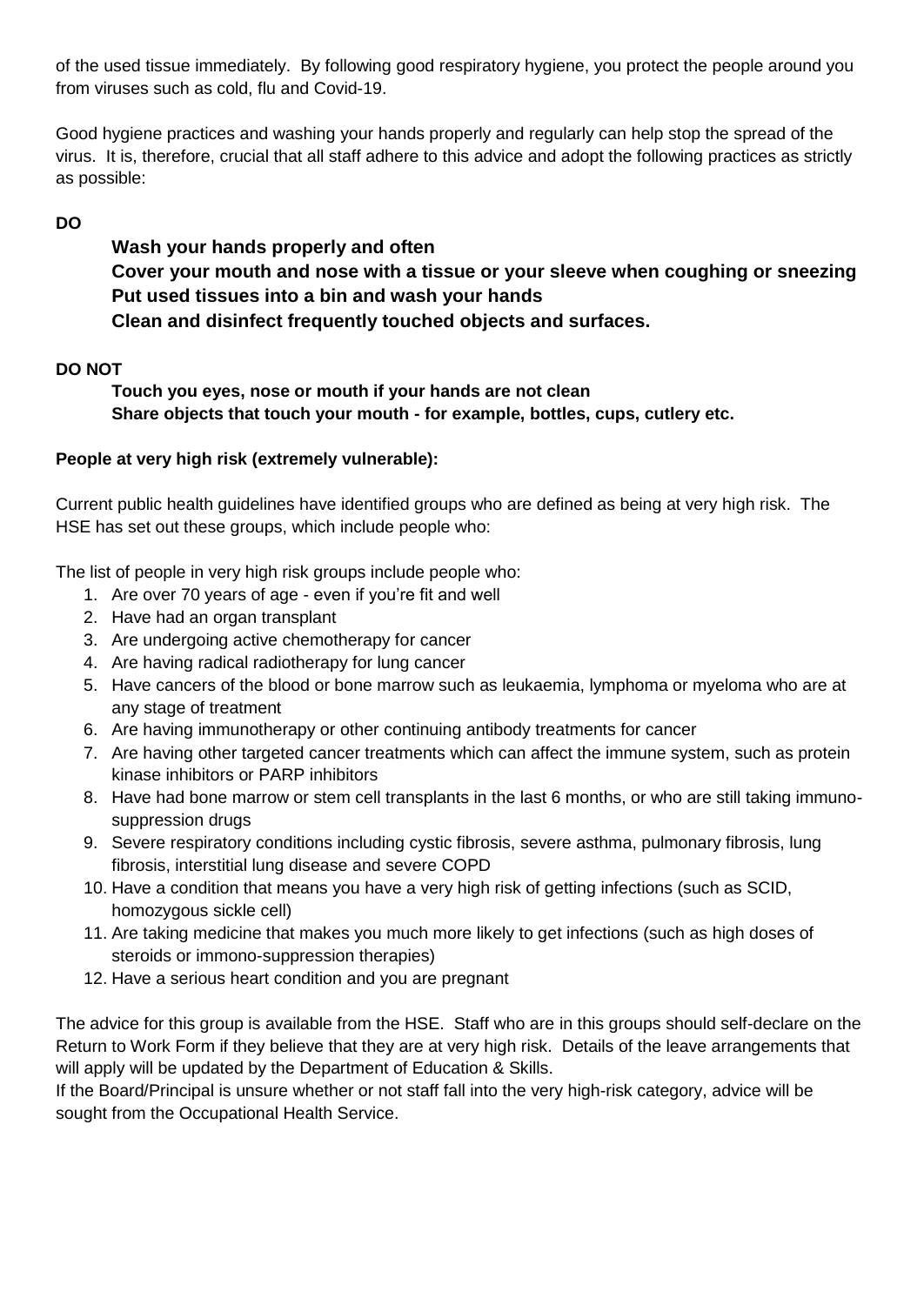# **6. Control Measures**

A range of essential control measures have been implemented to reduce the risk of the spread of Covid-19 virus and to protect the safety, health and welfare of staff, pupils, parents/guardians and visitors as far as possible within the school.

These control measures are outlined in this document.

The control measures shall continue to be reviewed and updated as required on an ongoing basis.

It is critical that staff, pupils, parents/guardians and visitors are aware of, and adhere to, the control measures outlined and that they fully cooperate with all health and safety requirements.

Staff, in particular, should note that they have a legal obligation under Section 13 of the Safety, Health & Welfare at Work Act 2005 to comply with health and safety requirements and to take reasonable care for the health and safety of themselves, their colleagues and other parties within the workplace.

## **The following control measures have been put in place:**

## **I Return to Work Form**

Staff will be required to complete a RTW form at least 3 days prior to any return to the school facility (see Section 2 above). The purpose of the RTW form is to get confirmation from staff that, to the best of his/her knowledge, he/she has no symptoms of Covid-19 and is not self-isolating or cocooning or awaiting the results of a Covid-19 test.

## **II Induction Training**

All staff will undertake and complete Covid-19 Induction Training prior to returning to the school building. The aim of such training is to ensure that staff have full knowledge and understanding of the following:

Latest up-to-date advice and guidance on public health

Covid-19 symptoms

What to do if a staff member or pupil develops symptoms of Covid-19 while at school Outline of the Covid-19 response plan

Staff will be kept fully informed of the control measures in place in the school and their duties and responsibilities in preventing the spread of Covid-19 and with any changes to the control measures or guidance available from the public health authorities.

If a staff member is unsure about any aspect of the Covid-19 Response Plan, the associated control measures, or his/her duties, he/she should immediately seek guidance from the Principal.

**Note: Induction Training** for re-opening schools in the new school year will be developed by the Department in consultation with stakeholders and made available for all schools and staff.

# **III Hygiene & Respiratory Etiquette**

It is crucial that all staff, pupils, parents/guardians, contractors and visitors are familiar with, and adopt, good hand and respiratory hygiene practices.

Guidance documentation and information posters will be available at various locations within the school facility. Information posters will be prominently displayed at appropriate locations within the school facility including offices, corridors, staff room area, classrooms and toilet areas. Such are intended to inform but also remind everyone about the importance of hygiene in preventing the spread of Covid-19 virus and protecting health and safety.

Hand washing facilities and/or hand sanitisers will be available at multiple locations within the school facility and should be available in each classroom.

The Department has arranged for a drawdown framework to be established to enable schools purchase hand-sanitisers and any other necessary PPE supplies for use in the school.

# **IV Use of Personal Protective Equipment (PPE)**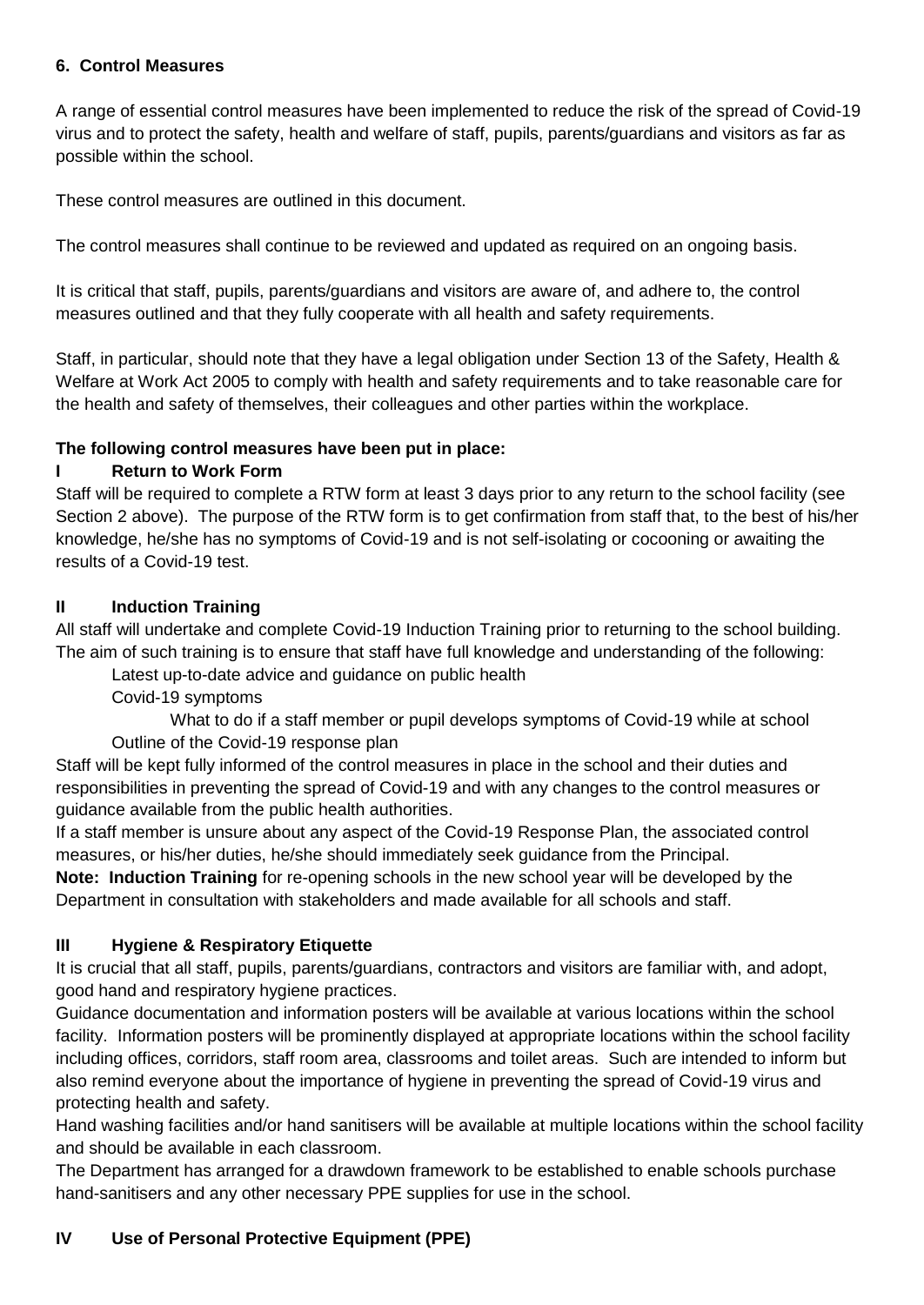PPE will not be required to be worn within the school facility according to current occupational and public health guidance. However, for a limited number of staff, PPE will need to be used occasionally or constantly due to the nature of certain work activities or work areas.

# Such include roles where:

Performing intimate care

Where a suspected case of Covid-19 is identified while at school Appropriate Appropriate PPE will be available for dealing with suspected Covid-19 cases, intimate care needs and for first aid. This will be updated as appropriate in line with advice from the HPSC. Where staf provide healthcare to children with medical needs in the school environment they should apply standard precautions as per usual practice. The use of a face covering will conceal facial expression and can make communication difficult and as such may not be practical in a school setting. However the wearing of a visor as an alternative to a facial covering may be considered where there is a concern that physical distancing cannot be maintained, where there will be prolonged close contact and/or that exposure to fluid/respiratory droplets is likely. Wearing of gloves: The use of disposable gloves in the school setting by pupils or staff is not appropriate. It does not protect the wearer and may expose others to risk from contaminated gloves. Routine use of disposable gloves is not a substitute for hand hygiene.

# **V Cleaning**

Arrangements for more regular and thorough cleaning of areas and surfaces within the school will be made. Regular and thorough cleaning of communal areas and frequently touched surfaces shall be conducted, in particular, toilets, door handles and kitchens. Cleaning will be performed regularly and whenever facilities or surfaces are visibly dirty.

All staff will have access to cleaning products and will be required to maintain cleanliness of their own work area. Under no circumstances should these cleaning materials be removed from the building.

Staff should thoroughly clean and disinfect their work area before and after use each day.

There will be regular collection of used waste disposal bags from offices and other areas within the school facility.

Shower facilities shall not be available for use by staff or pupils.

Staff must use and clean their own equipment and utensils (cup, cutlery, plate etc.)

# **VI Access to the school building/Contact Log**

Access to the school facility will be in line with agreed school procedures.

Arrangement for necessary visitors such as contractors and parents/guardians will be restricted to essential purposes and limited to those who have obtained prior approval from the Principal.

The prompt identification and isolation of potentially infectious individuals is a crucial step in restricting the spread of the virus and protecting the health and safety of the individuals themselves and other staff, contractors and visitors at the workplace. A detailed sign-in/sign-out log of those entering the school facilities should be maintained. The school should maintain a log of staff and pupil contacts.

# **VII First Aid/emergency procedure**

The standard First Aid/emergency procedure shall continue to apply in Cahir National School. In an emergency or in case of a serious incident, call for an ambulance or the fire brigade on 112/999. Contact the Principal or nearest First Aider giving details of location and type of medical incident.

# **7. Dealing with a suspected case of Covid-19**

Staff or pupils should NOT attend school if displaying any symptoms of Covid-19. The following outlines how Cahir National School will deal with a suspected case that may arise during the course of work. A designated isolation area will be identified within the school building. The possibility of having more than one person displaying signs of Covid-19 will be considered and a contingency plan for dealing with additional cases put in place. The designated isolation area shall be well away from other staff and pupils. If a staff member/pupil displays symptoms of Covid-19 while at work in Cahir National School, the following are the procedures to be implemented: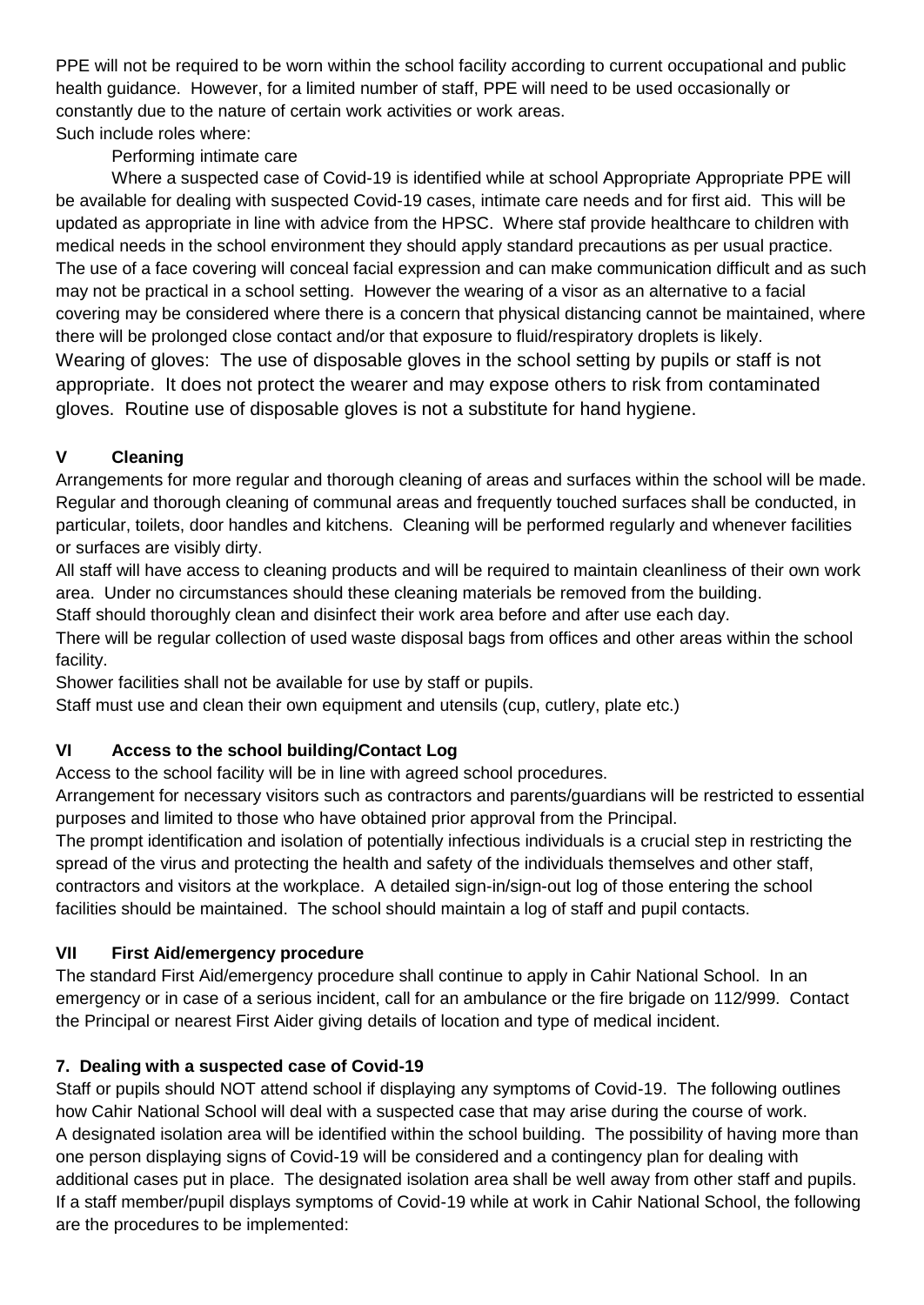- 1. If the person with suspected case is a pupil, the parents/guardians should be contacted immediately
- 2. Isolate the person and have a procedure in place to accompany the individual to the designated isolation area via the isolation route, keeping at least 2m from the symptomatic person and also making sure that others maintain a distance of at least 2m from the symptomatic person at all times.
- 3. Provide a mask for the person presenting with symptoms if one is available. He/she should wear the mask if in a common area with other people or while exiting the premises
- 4. Assess whether the individual who is displaying symptoms can immediately be directed to go home/be brought home by parents/guardians and call their doctor and continue self-isolation at home
- 5. Facilitate the person presenting with symptoms remaining in isolation if they cannot immediately go home and facilitate them calling their doctor. The individual should avoid touching people, surfaces and objects. Advice should be given to the person presenting with symptoms to cover their mouth and nose with the disposable tissue provided when they cough or sneeze and put the tissue in the waste bag provided.
- 6. If the person is well enough to go home, arrange for them to be transported home by a family member, as soon as possible and advise them to inform their general practitioner by phone of their symptoms.
- 7. If they are too unwell to go home or advice is required, contact 999 or 112 and inform them that the sick person is a Covid-19 suspect.
- 8. Carry out an assessment of the incident which will form part of determining follow-up actions and recovery.
- 9. Arrange for appropriate cleaning of the isolation area and work areas involved.

The HSE will inform any staff/parents who have come into close contact with a diagnosed case via the contact tracing process. The HSE will contact all relevant persons where a diagnosis of Covid-19 is made. The instructions of the HSE should be followed and staff confidentiality is essential at all times.

# **8. Staff Duties**

Staff have a statutory obligation to take reasonable care for their own health and safety and that of their colleagues and other parties. In order to facilitate a safe return to work, these duties include, but are not limited to, the following:

- 1. Adhere to the School Covid-19 Response Plan and the control measures outlined. The cooperation and assistance of all staff is essential to reduce the risk of spread of Covid-19 and to protect health and safety as far as possible within the school. All staff have a key role to play.
- 2. Co-ordinate and work with their colleagues to ensure that physical distancing is maintained.
- 3. Make themselves aware of the symptoms of Covid-19 and monitor their own well-being.
- 4. Self-isolate at home and contact their GP promptly for further advice if they display any symptoms of Ovid-19.
- 5. Not return or attend school if they have symptoms of Covid-19 under any circumstances.
- 6. If they develop any symptoms of Covid-19 whilst within the school facility, they should adhere to the procedure outlined above.
- 7. Complete the RTW form before they return to work.
- 8. Must inform the Principal if there are any other circumstances relating to Covid-19, not included in the form, which may need to be disclosed to facilitate their safe return to the workplace.
- 9. Must complete Covid-19 Induction Training and any other training required prior to their return to school.
- 10. Must be aware of, and adhere to, good hygiene and respiratory etiquette practices.
- 11. Keep informed of the updated advice of the public health authorities and comply with same.

# **9. Covid-related absence management**

The management of a Covid-19 related absence will be in line with agreed procedures with DES.

# **10. Employee Assistance & Wellbeing Programme**